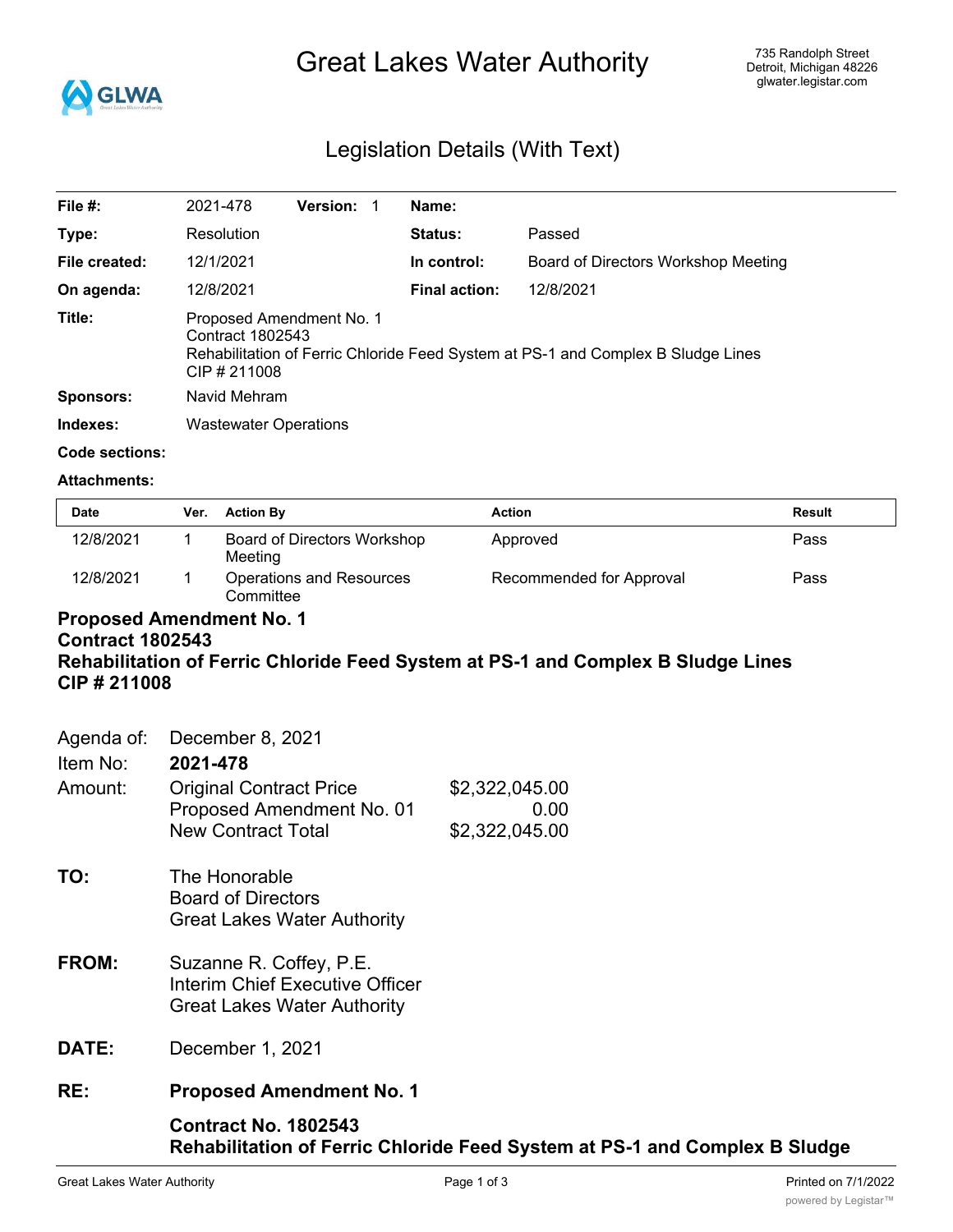## **Lines Vendor: Hazen & Sawyer**

#### **MOTION**

Upon recommendation of Navid Mehram, Chief Operating Officer - Wastewater Operating Services, the Board of Directors (Board) of the Great Lakes Water Authority (GLWA), authorizes the Interim Chief Executive Officer (ICEO) to **enter into Contract No. 1802543 Proposed Amendment No. 1 "Rehabilitation of Ferric Chloride Feed System at** PS-1 and Complex B Sludge Lines" with Hazen & Sawyer, with no increase in cost, for a total cost not to exceed **\$2,322,045.00, and an increased duration of 438 days for a total contract duration of 1,415 days;** and authorizes the ICEO to take such other action as may be necessary to accomplish the intent of this vote.

#### **BACKGROUND**

Hazen & Sawyer was awarded the original contract with a start work date of May 22, 2019, for a total contract amount not to exceed \$2,322,045.00 for a duration of 976 days. The main objective of the Hazen & Sawyer contract was to provide design and construction assistance services for a new Ferric Chloride feed system originating in PS-2 and PS-1, and rehabilitation of SCB-30 Thickened Waste Activated Sludge (TWAS) Line which conveys liquid sludge from Complex B to Complex A at WRRF. The current final completion date of contract 1802543 for Hazen & Sawyer's engineering services is January 21, 2022.

On April 5, 2021, Weiss Construction, LLC was given the Notice to Proceed on the associated construction Contract No. 2002190, which is the contract to construct the design completed by Hazen & Sawyer described above. This construction contract (2002190) has a duration of 24 months, with an established final completion date of April 5, 2023.

#### **JUSTIFICATION**

A time extension is needed to provide the required engineering services for the remaining construction contract time associated with Contract No. 2002190, which is ongoing between PS-2 & PS-1, and Complex A & Complex B at WRRF.

Contract No. 2002190, which is the construction contract for the new Ferric Chloride feed system is expected to reach final completion by April 5, 2023. The contractual substantial completion date for Contract No. 2002190 is established as of October 5, 2022.

It is GLWA's recommendation to extend the final completion date of Contract No. 1802543 from January 21, 2022, to April 5, 2023, to match the associated construction contract. Hazen & Sawyer submitted a time extension request and a zero-cost proposal to GLWA on April 5, 2021. No additional money is requested through Amendment No. 1.

#### **PROJECT MANAGEMENT STATUS**

| Original Contract time       | 976 days (5/22/19 - 1/21/22)  |
|------------------------------|-------------------------------|
| Proposed Amendment No.1 time | 439 days (1/22/22 - 4/5/23)   |
| New Contract time            | 1,415 days (5/22/19 - 4/5/23) |

#### **PROJECT ESTIMATE**

| Original Contract Price   | \$2.322.045.00 |
|---------------------------|----------------|
| Proposed Amendment No. 01 | 0.00           |
| New Contract Total        | \$2.322.045.00 |